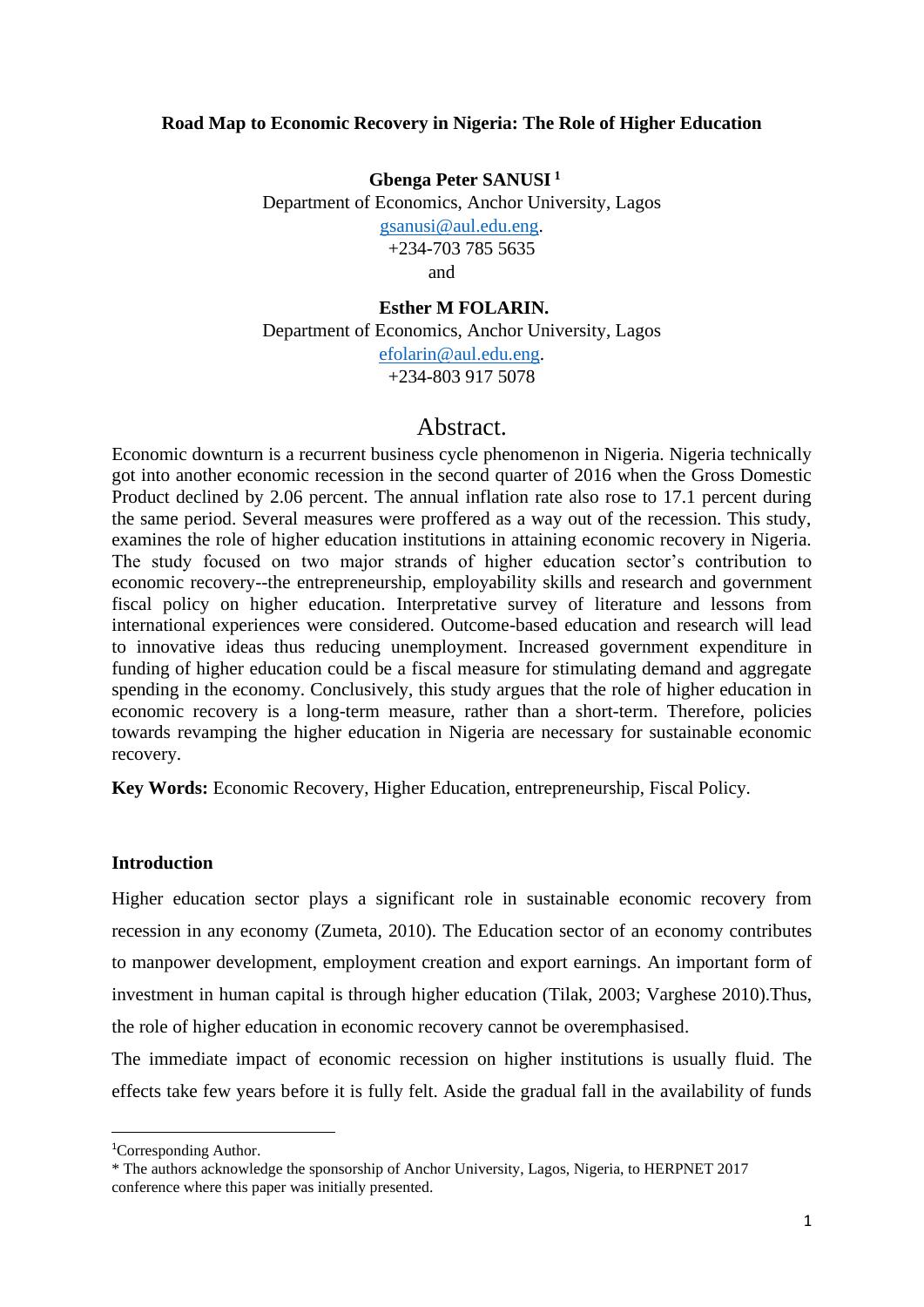for capital projects in the sector, students' enrolment declines in some instance, especially private University, because of the difficulties in tuition payment. The quality of education nosedives when there is paucity of funds. The Nigerian education sector has been under funded over the years (Akinyemi and Bassey (2012); Famurewa, (2014); Gambo, Fasanmi (2019). The recent economic recession further exacerbated the challenges in the sector.

Higher education sector plays a significant role in sustainable economic recovery from recession. Education sector contributes to manpower development, employment creation and export earnings. This is much more important during economic contractions. The \$787 billion American Recovery and Reinvestment Act of 2009 dedicate more than \$100 billion for K-12 and higher education. By spending strategically, colleges and universities have an unprecedented opportunity to contribute to America's short-term economic recovery and long-term competitiveness (Zumeta, 2010). Therefore; to what extent does the downturn in economic activities impact negatively on Higher education? What role can higher education sector play in economic recovery processes in the long run? This forms the thrust and main focus of this present study.

#### **Stylised Facts on Nigeria's Education Sector Funding and Economy Stability**

Nigeria has one of the most rapidly growing populations in the continent of Africa with more than 30 million people that are mostly students or people in the school category. Nigeria's literacy rate is estimated at 61 percent with a large number of out-of-school children. The country spends less than 9 percent of its yearly budget on education. This is a far cry from 26 percent of national budget recommended by the United Nations as a benchmark for meeting the rising demand for education globally. The 2017 budget indicated that N448.01 billion was allocated to the education sector out of the N7.30 trillion of the budgets. This represents 6 percent of the total budget. In addition, while N398.01billion was earmarked for recurrent expenditure, N50 billion was allocated for capital projects. The 2017 Federal government budget to education rose marginally from N367.73 billion, a 6 percent of total budget in 2016 which was a decrease from the previous year. Figure 1 shows the level of decline in budgetary allocation to education in 2016 when compared with the past four years. Economic recession could be one of the reasons for this development in the years under consideration.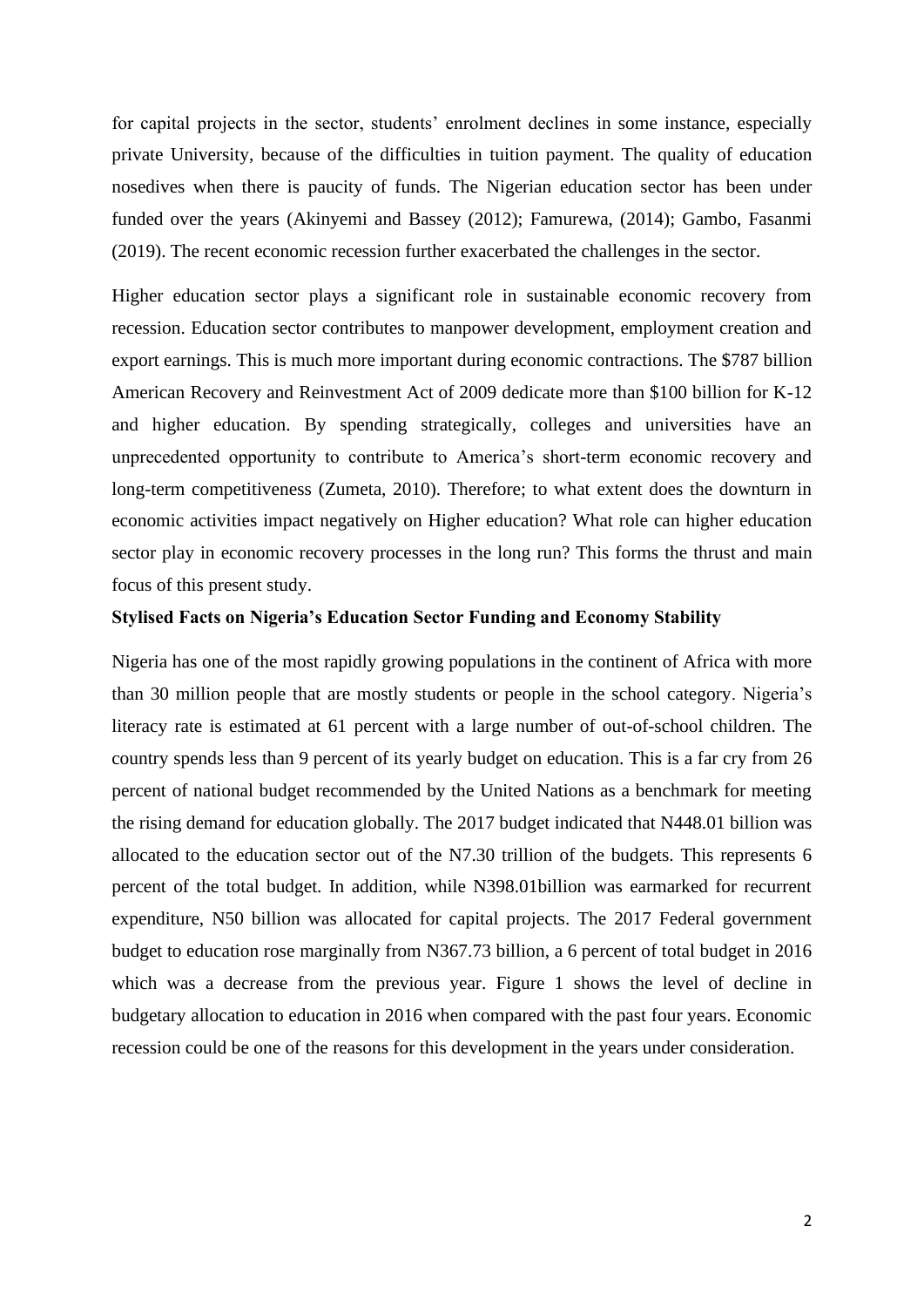

Figure 1: Nigeria Budgetary Allocation to the Education Sector (N' billion). Source: Authors' Computation

The allocation to education in the 2017 budget in Nigeria, when compared with some other countries in Africa has left much to be desired. While Ghana allocates as high as 31 percent, Cote d'Ivoire and South Africa allocates 30 percent and 27 percent respectively to the education sector (See Figure 2). Nigeria's budgetary allocation was less than 10 percent for the year under review. The implication of the poor budgetary allocation includes inadequate infrastructure in schools, inadequate qualified teachers, increasing rate of unemployment, retarded growth and perhaps, economic recession among others.



Figure 2: 2017 Budget Allocations to Education in Some Selected African Countries. Source: Authors' computation

Nigeria drifted into recession in 2016 after recording negative growth rate in GDP for two consecutive quarters. This equally corresponds to the period when there were palpable concerns on the drifting of the education sector, especially decline in higher education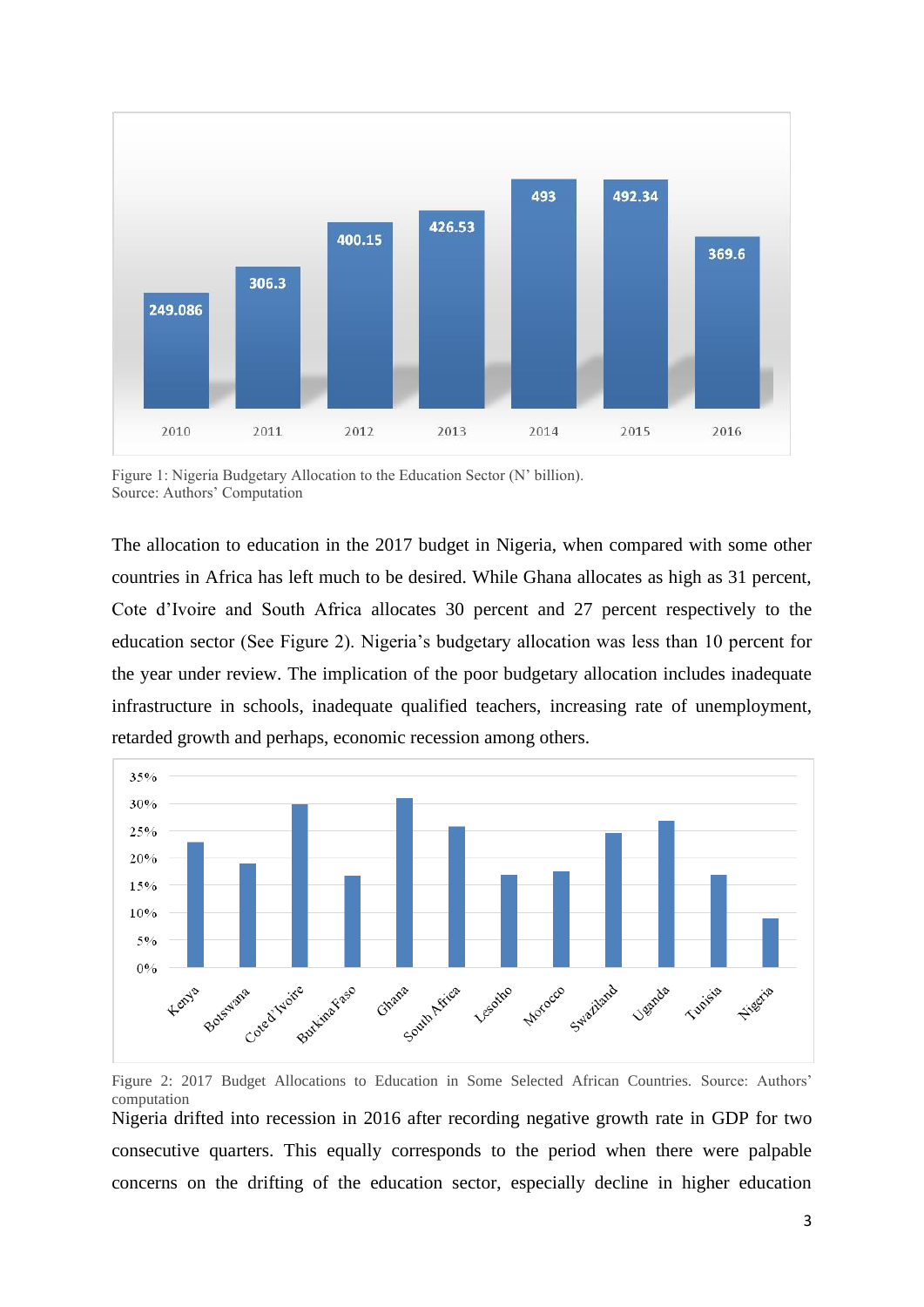infrastructures. Against this backdrop, this suggests that a bi-directional causality could exist between education sector growth and economic recession. Realising the role of education in economic recovery, one of the government's proposed panacea in her Economic Recovery and Growth Plan (ERGP) strategic initiative in reviving the economy between 2017 and 2020 includes an inclusive growth plan which invests in the citizenry through health, education and youth employment schemes among others. (ERGP, 2017)

# **Review of Related Literature**

Pouris and Inglesi-Lotz (2014), identifies four major contributions of tertiary education to the social and economic development of a country. First, ii helps in human capital formation; Second, broad knowledge bases through research; Third, dissemination and application of knowledge and research output, and fourth, the generational transmission of knowledge. This shows the significance of investment in human capital in accelerating sustainable development. In addition, the research output from the higher institutions has contributed in no small measure to solving some of the societal problems. There is equally the multiplier effect of the indirect effects of higher institutions expenditures in stimulating aggregate demand in the economy. The payment of emoluments to staff has induced ripple effects of increased employees' expenditure.

Bashir, Herath and Gebremedhin (2012) observed that human capital makes substantial contribution to economic and income growth. Analysing the relationship between higher education growth and economic growth in West Virgina, a set of simultaneous equations with three endogenous variables showed that increase in income and education expansion are positively related, while education growth reduces population growth in West Virgina.

Similarly, Gyimah-Brempong, Paddison, and Mitiku (2006) focused on investigating the effects of higher education through human capital on economic growth in African countries based on a modified neoclassical growth equation, together with a dynamic panel estimator for data between 1960 and 2000. It was discovered that all levels of education, including higher education have positive and statistically significant effect on the growth rate of per capita income in African countries. The growth elasticity of higher education human capital is about 0.09, which is twice as large as the growth impact of the physical investment.

However, Hanushek (2016) opined that the general proposition that expanded University education absorbs more graduates leading to increased economic growth has been invalidated by empirical evidence. The underlining intuition lies is the differences in 'knowledge capital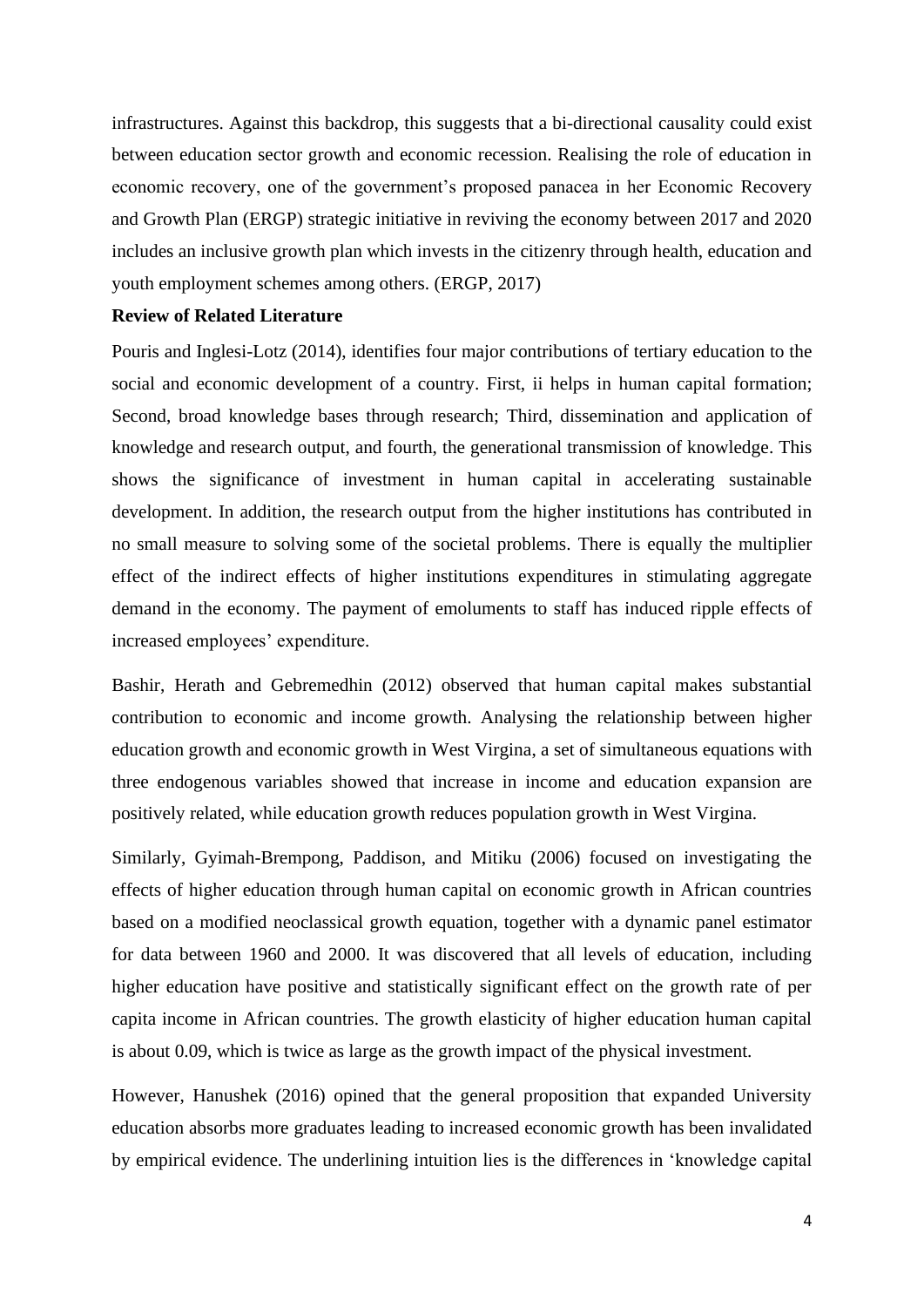of the countries' which account for the disparity in economic growth across countries. Less cognitive skill with additional years of schooling hampers economic growth.

In addition, establishing the relationship between human capital-growth linkage with special reference to College and University training, the study suggested that one does not get better University products without investing in higher education. But one gets better products if the University impacts students with stronger skills.

Adamu (2015) posited that Nigerians have always realized and emphasized the fact that education is the singular factor that brings about national development. The central goal of University education is to prepare skilled manpower for productive employment. Such employment can be a paid or a self-employed type. The study examined the problem militating against University education, its implications for economic development. The world is changing as a result of technological and economic advancements. This change has created peculiar problems and challenges which most Nigerian graduates cannot cope with, thus, making them not suitable for employment. The author observed that there is urgent need to get Nigerian graduates trained on entrepreneurship skills and knowledge through well planned and executed entrepreneurship education mainly by re-positioning the University education.

Pouris and Inglesi-Lotz (2014) examined the direct and indirect contributions of higher education institutions in South Africa on certain macroeconomic indicators such as Gross Domestic Product (GDP) and employment, with the ultimate purpose of establishing their importance on the economy. The study shows that funding of these institutions is crucial in order for them to continuously produce outcomes in terms of research and skilled graduates. In comparing the South African research and development (R&D) expenditure with international best practices, the study argued that additional support for new funding formula for Universities is necessary.

Higher education systems, in many developing as well as some developed countries, including Asia and the Pacific, are also characterised with a continuing crisis, overcrowding, inadequate staffing, deteriorating standards and quality, poor physical facilities, insufficient equipments and declining public budgets (Tilak, 2003). Thus, nations which have not expanded its higher education system reasonably well could be constrained in terms of achieving higher level of economic development.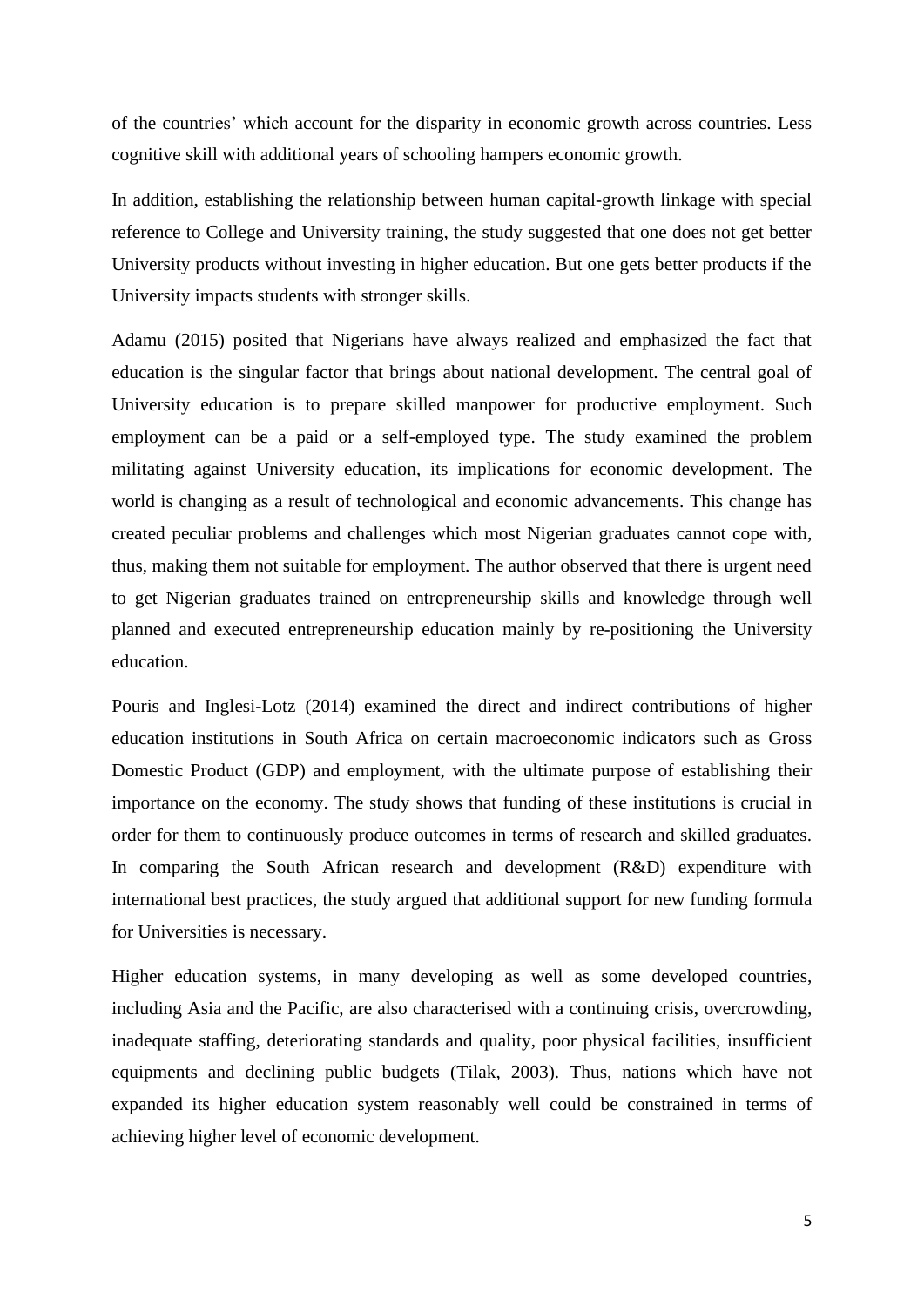Varghese (2010) analysed the impact of the global economic crisis on higher education. The author observed that public policy responses varied among nations. While some governments increased budget through external borrowing, some others cut budgets, and students' scholarships and bursaries were reduced. However, the study found out that despite the varied policies which affects the different sectors of the economy, higher education enrolments increased during the same period of the 2008 global economic downturn. The study argued that investment in higher education, research and development is important for economic competitiveness. The author posited that the inclusion of the higher education as part of the economic recovery plans and stimulus measures indicate its significance on economic growth.

A study by Wright, Ramdin, Vásquez-Colina (2013) indicated that the United States experienced six economic recessions between 1970 and 2009. The impact of economic recession on higher education enrolment was examined using seasonally adjusted data from the U.S. Census and the U.S. Department of Labor (Bureau of Labor Statistics). Employing One-way Analysis of Variance, Factorial Anova, and T-tests revealed that overall enrolments during recession years were not statistically different. Rather, higher education enrolments registered a steady rise over the four decades. However, enrolments differed by gender and ethnicity. In sum, the study indicated that recessions between 1970 and 2009 had very little restraining power on U.S. higher education enrolments.

Higher education contributes to economic growth, through knowledge production and human capital development. The immediate effect of economic recession is the fall in the fiscal spending on education. This is often the aftermath of falling gross domestic product. Consequently, this leads to unemployment which in turn also affects household's expenditure pattern in general and more specifically expenditure on education. Thus this study therefore seeks to delineate the role of higher education in Nigeria's economic recovery plan.

### **Theoretical Framework and Methodology**

This study is hinged on the neoclassical theory of growth (Lucas, 1988) with emphasis on human capital and signalling theories. Human capital theory posited that investments in human capital can be quantitatively measured on the bases of the contribution in terms of economic value added by labour. This theory explains the causal relationship between investment in education and output or economic growth. Intuitively, the human capital theory argues that education endows the productivity of labour which in turn, impacts on economic growth. Signalling theory suggests the idea of education reflecting the inherent human capital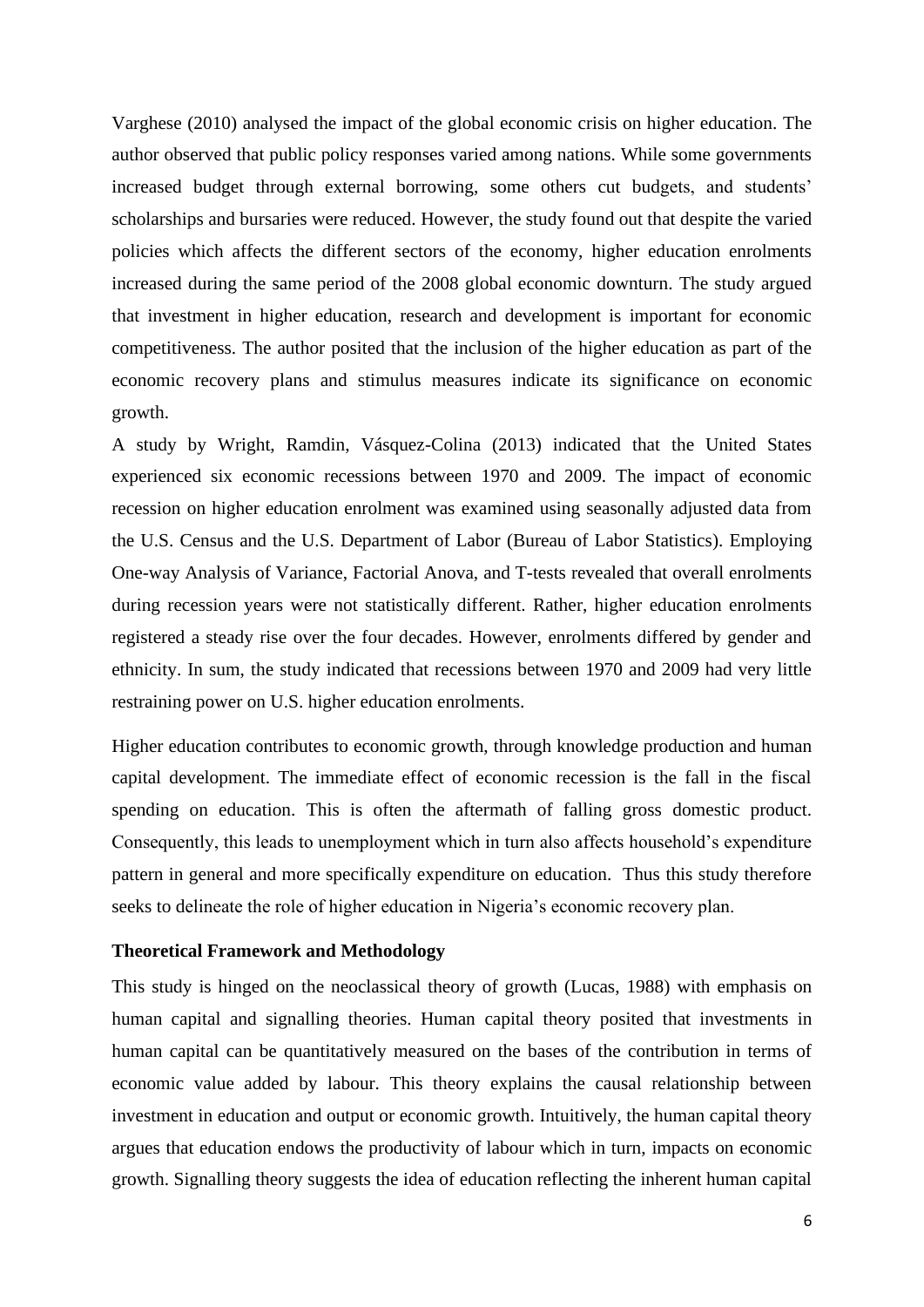which leads to increased productivity in the economy. Education signalled an inherent abilities or potential for higher productivity of labour as a factor input in the production function. The basic assumptions of these theories are the fact that investment in education leads to higher productivity and earnings. This study therefore, focuses on the human capital accumulation through education and learning by doing in higher or tertiary level of education. Interpretative survey of the extant literature and comparative analysis of international experiences of selected developed countries in revitalizing their economy through the instrument of higher education were employed.

# **Interpretative Survey of the Literature and Comparative Analysis of International Experiences**

The deductions from the literature suggest a number of explanations on the relationship between higher education and economic recovery from recession. First, on the impact of economic recession on higher education, economic recession does not necessarily reduce students' enrolment into tertiary institutions of learning. This is plausible in Nigeria because of the burgeoning population in the country. There is greater number of potential candidates waiting to be admitted for higher studies compared to the fewer spaces available due to limited infrastructures. Second, government expenditures reduce further during recession. The consequence is that infrastructures that are available become poorer and students' teaching and learning environment decline. Research output deteriorates and innovations are hampered. Unemployment is equally likely to be exacerbated.

On the flip side, however, policies geared towards revamping the education sector, especially the tertiary institutions could have a multiplier effects on repositioning the economy on the path of growth again. Government deliberate funding of higher education does not only bring about economic recovery, but also reduces the economic fluctuations which keeps the system on the path of sustainable development. Increased fiscal spending on educational infrastructures spurs aggregate demand. Infrastructural amenities provide the enabling environment for learning and development of skilled manpower for increased productivity. Entrepreneurship and employability skills will provide for economic diversification in the long run. This will further reduce the economic fluctuations which are occasioned as a result of the vagaries of global politics and events.

In addition, outcome-based education and research lead to innovative ideas thus increased employment. New products are developed and markets are expanded both locally and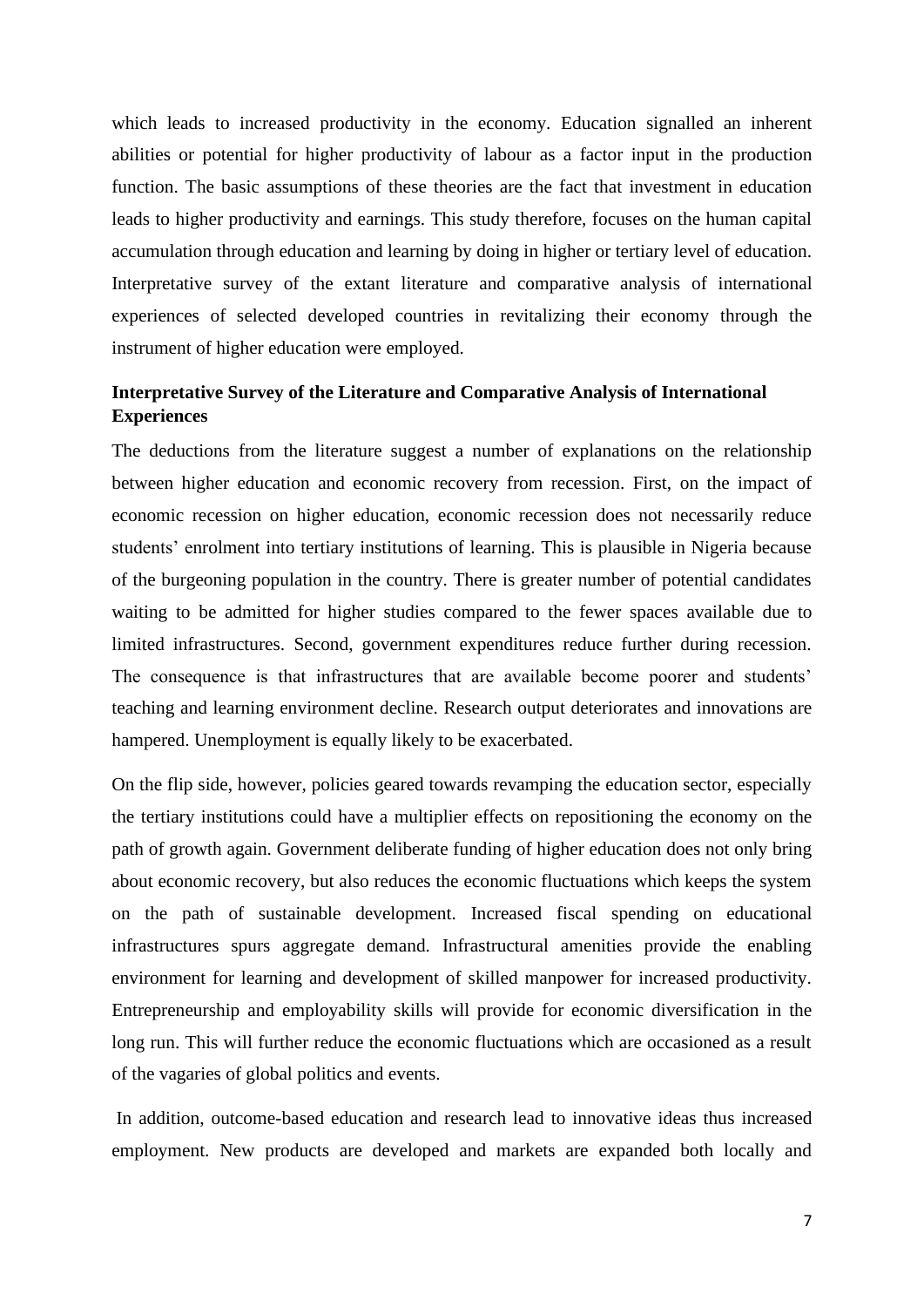internationally. Government fiscal policy on higher education could have rippled effects on the economy in the long run.

A cursory examination of tertiary gross enrolment ratio across the regions as indicated in Figure 3 shows that Sub-Saharan Africa is the region with the least performance over the period under review. Even though the population in Sub-Saharan Africa have been increasing overtime, the capacity to meet the increasing demand for higher education in a number of Africa countries is limited. It is a gross dismal to record less than 5 percent in tertiary enrolment when compared with Europe and Central Asia (High income countries) with increased enrolment of about 49 percent and over 60 percent respectively over the same period.



Figure 3: Regional Tertiary Enrolment Ratio.

Figure 4 shows that most of the African countries lagged behind in the measure of knowledge economic index. Nigeria with some countries such as Tanzania and Cameroon had an index less than two out of the possible ten scores.

A few of randomly selected countries around the globe with evidences of improved tertiary education contributing to economic development were considered with the aim of delineating the lessons for the developing countries and specifically, the role of higher education in economic recession experience in Nigeria.

<sup>\*</sup> LYA- latest year available data used. Source: Adopted from Bloom D., Canning D., and Chan K. (2006), Higher education and Economic development in Africa. Human Development Sector, Africa Region. Harvard University/World Bank (AFTHD)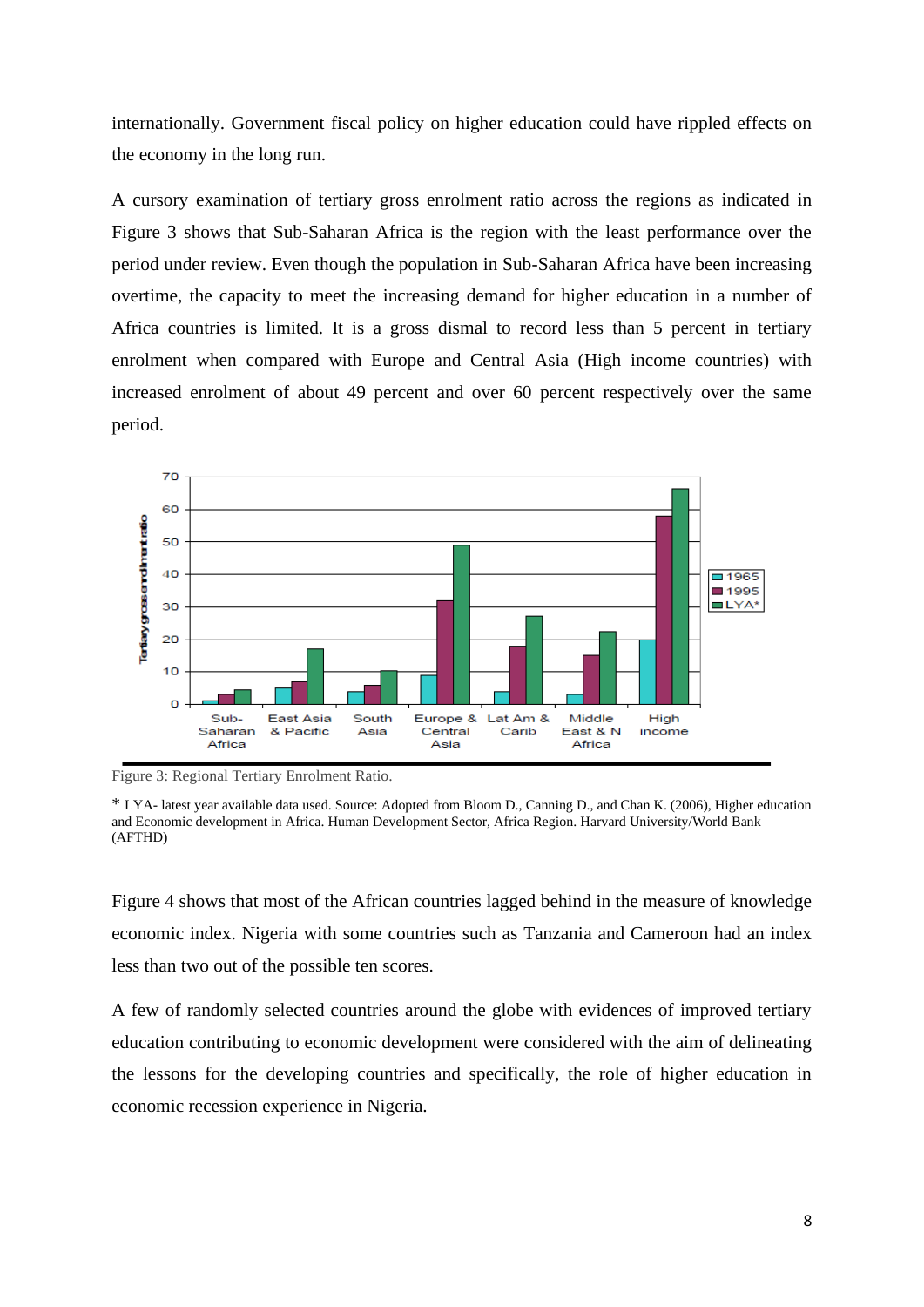

Figure 4: Knowledge Economy Index Source: Adopted from Bloom D., Canning D., and Chan K. (2006), Higher education and Economic development in Africa. Human Development Sector, Africa Region. Harvard University/World Bank (AFTHD)

Countries which are above the 45 degree line have improved their scores lately (Figure 4). It will be observed that countries such as the USA, UK and Finland have been able to record 9 to 9.5 points out of the possible score. To a large extent, these are countries that the resultant effects of investment in higher education have contributed immensely to their economic growth.

Of particular interest in comparing some developed economies is the education system in Japan and the aftermath of war. The modern educational system in Japan was established in 1872. Education has contributed immensely to the development of the Japanese economy. This is in spite of the huge loss of wealth through war. The economic recovery of the country has been attributed largely to pre-war educational system that enhances the requisite technical skills and know-how. Notably, Japan's public investment in education increased even during economic downturn.

Enforcement of a six year compulsory education helped in the developemnt of both light and heavy industries. This enforcement, has led to increase in national income which has also resulted in high rate of enrolment in institutions of higher learning. Productivity and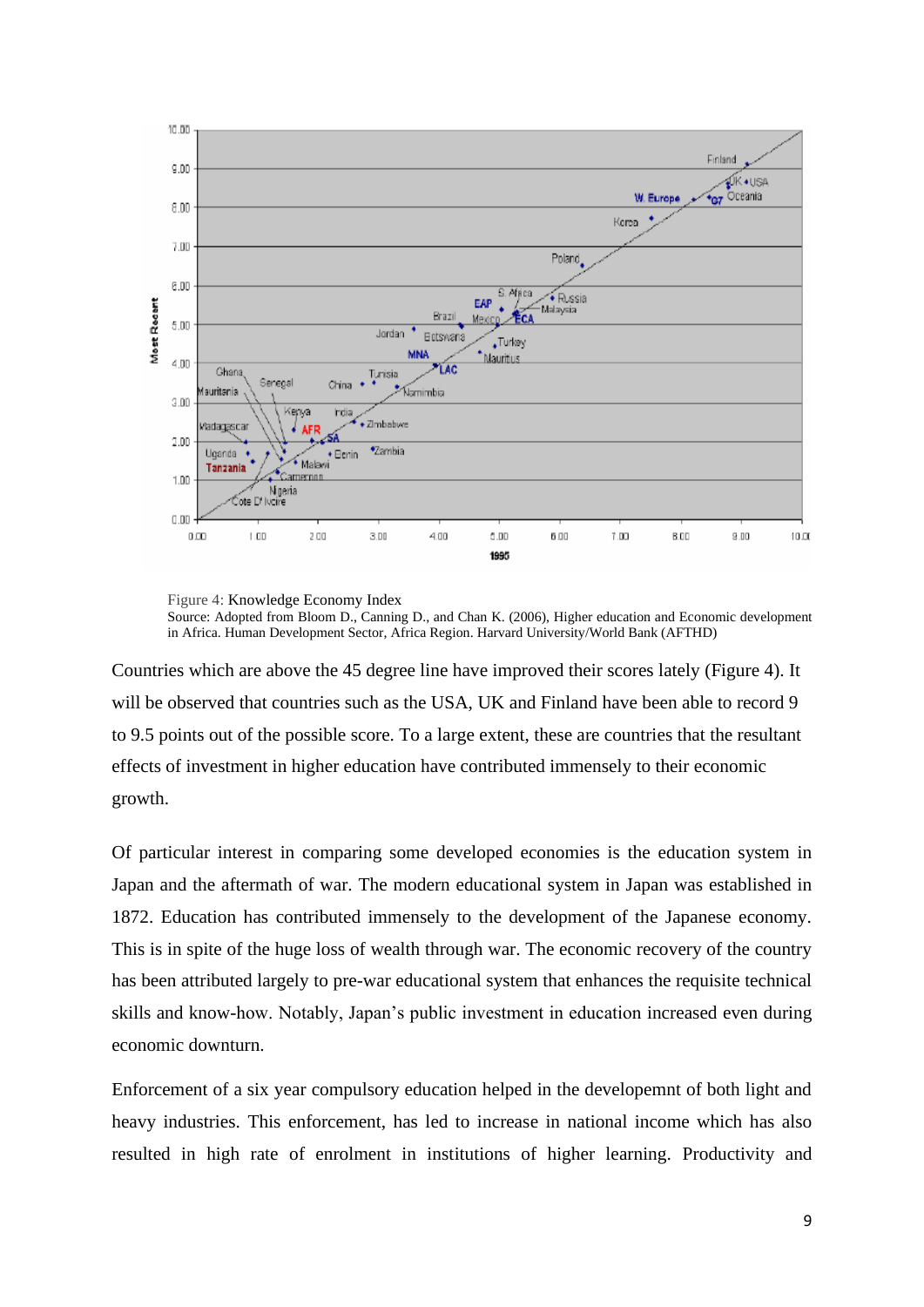production has also increased through gainfully employed labour force. The rise in per capita income of labour in Japan, shows an increase in students enrolment in secondary schools and by extension in higher institutions. Similarly, an interesting dimension of Japan's economy dynamics is the subject of morals or virtues taught in schools. Basically, the focus of morals is in diligence and thrift. Wasteful spending was discouraged. National savings were promoted (Japan *OECD Indicators*)

Japanese economy grew. Investment in education through public education spending was on the increase. Spending from private organisations on education supported government efforts. Consequently, the expansion in industrial and economic growth overtime was aided by the quality of human and physically capital factors of production. Japan also has 46 percent of her citizen in the age bracket of 25-64 year-olds who have attained tertiary education in 2011, compared to 34 percent in 2000 (Japan *OECD Indicators*)

Another case in point is the dramatic income growth that has occurred in South Korea with about \$3,000 per capita in the 1960s to \$15, 000 in 2002. This development has been adduced to the shift of the country from being an input-driven economy to a knowledge-based economy. As such, much of its economic growth was driven by expanded knowledge. Services which accounted for 47 percent of South Korea GDP in 1960 rose to 63 percent by 2002. Agricultural sector fell from 36 percent of the GDP to 4 percent in the same period under review. South Korea invests largely in education. A large percentage of the GDP is invested in higher education software and research. The World Bank knowledge economy index shows that the country has positive improvement in score over the last few decades (Grubb, Sweet, Gallagher and Tuomi, 2009).

South Korea's investment in education cut across all levels from primary to tertiary education. Full primary education enrolment has been achieved since 1970, and secondary enrolment which was 40 percent in 1970, became universal by 1997. Tertiary education played a vital role in Korea's knowledge development strategy (Grubb, Sweet, Gallagher and Tuomi, 2009).

Moreover, in 1999 the government adopted the "Brain Korea 21" concept. This project promotes provision of funds for research purposes for institutions and graduate students, by helping to build world-class research Universities in the country. Tertiary enrolment has increased overtime with the private sector also playing an active role. Research output has improved dramatically. South Korea produced 234 published academic papers across the core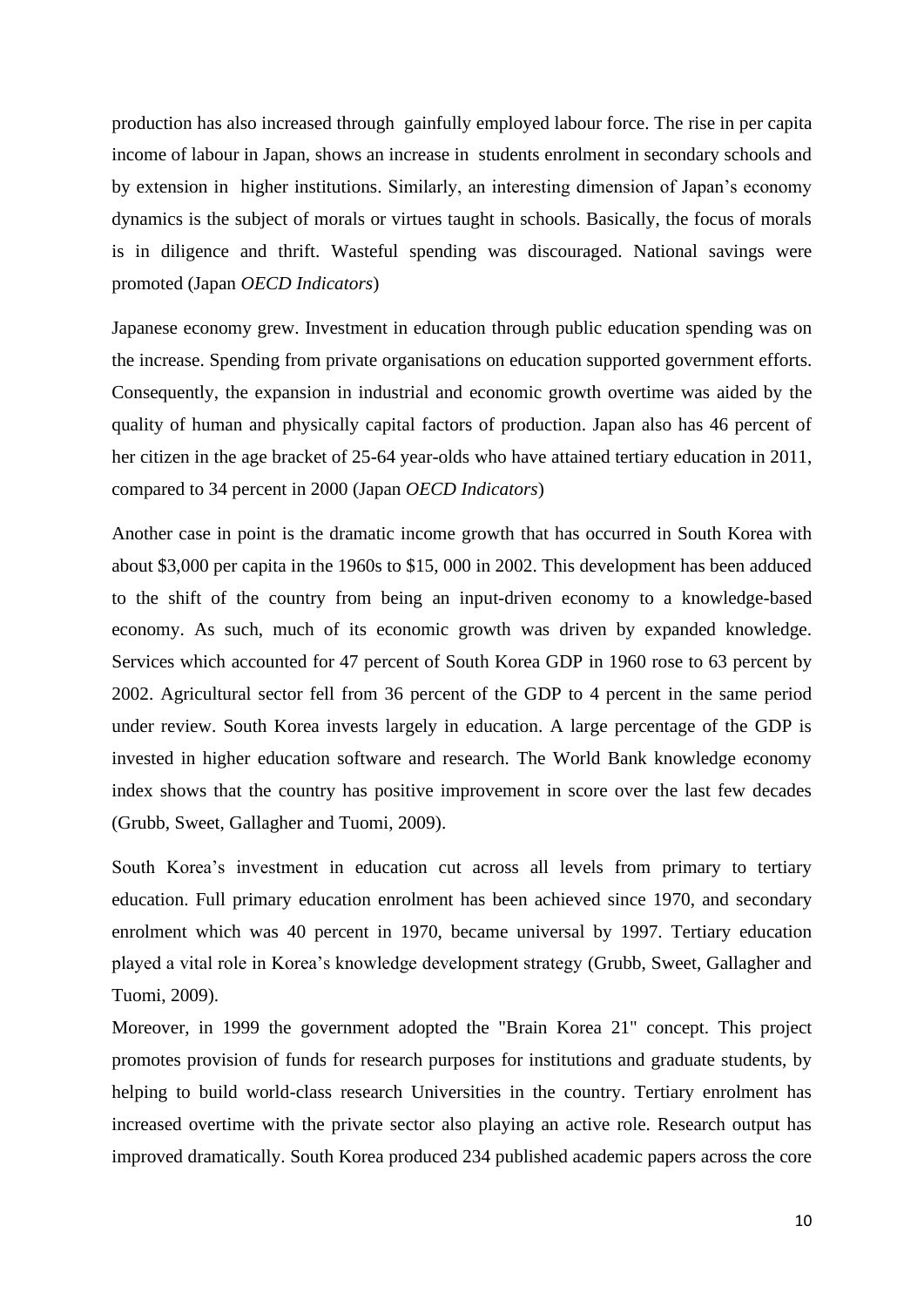Sciences and Social Sciences in 1981. By 1995 the record has hit 5,000. South Korea knowledge-based economy which was promoted by its higher education system has helped significantly in economic growth (Moon and Kim, 2001; (Grubb, Sweet, Gallagher and Tuomi, 2009).

The 'New Growth Plan' of the South African government in 2010 indicates the importance of higher education in the strategic plan of the government in making the country the hub of higher education in the continent of Africa and increasing her economic growth potentials Pouris and Inglesi-Lotz, (2014) opined that 'New Growth Plan' of the South African government was to grant increased support to research and development (R and D) as well as tertiary education. In sum, the thrust of the policy which has improved the output of higher education (HE) in South Africa include raising private and public expenditures on Research and Development from 0.93 percent in 2007/08 to 1.5 percent and 2 percent in 2014 and 2018 respectively. The plan aimed at increasing patents to more than 200 beyond 2014 from 91 in 2008. In addition, the number of professionals and technicians were targeted to be increased drastically. These are few of the strategy which has helped to keep the South Africa economy on the path of economic growth. It is important to note that such clear objectives which increases the role of the HE in the economy, will record a positive and progressive growth of the Gross Domestic Product through the multiplier effects of the output from the tertiary education (Pouris and Inglesi-Lotz, 2014).

Britain and the United States of American experience economic recession aside the 1930 and subsequent ones. Specifically, in 2007 and 2009 the economies were in recession. Evidence suggests that one of the veritable medium employed by the two countries was to provide an economic stimulus through government fiscal policy. The HE benefited from the government package because of the need to help reduce unemployment through improving the skills of graduate for the labour market. \$100 billion of the \$787 billion American Recovery and Reinvestment Act of 2009 was dedicated to K-12 and higher education. The goal was to stimulate the sector to be more competitive and contributes to the short-term economic recovery plan. UK gives priority to her education sector. The private and public funding of the higher education has also contributed positively to the economy.

# **Lessons and Implications for Nigeria Economic Recovery and Growth**

The government Economic Recovery and Growth Plan (ERGP) is a measure to bring Nigeria out of the economic recession. This was largely occasioned by the oil price falling sharply from about \$112 a barrel in 2014 to less than \$50 in 2016. Since the economy is oil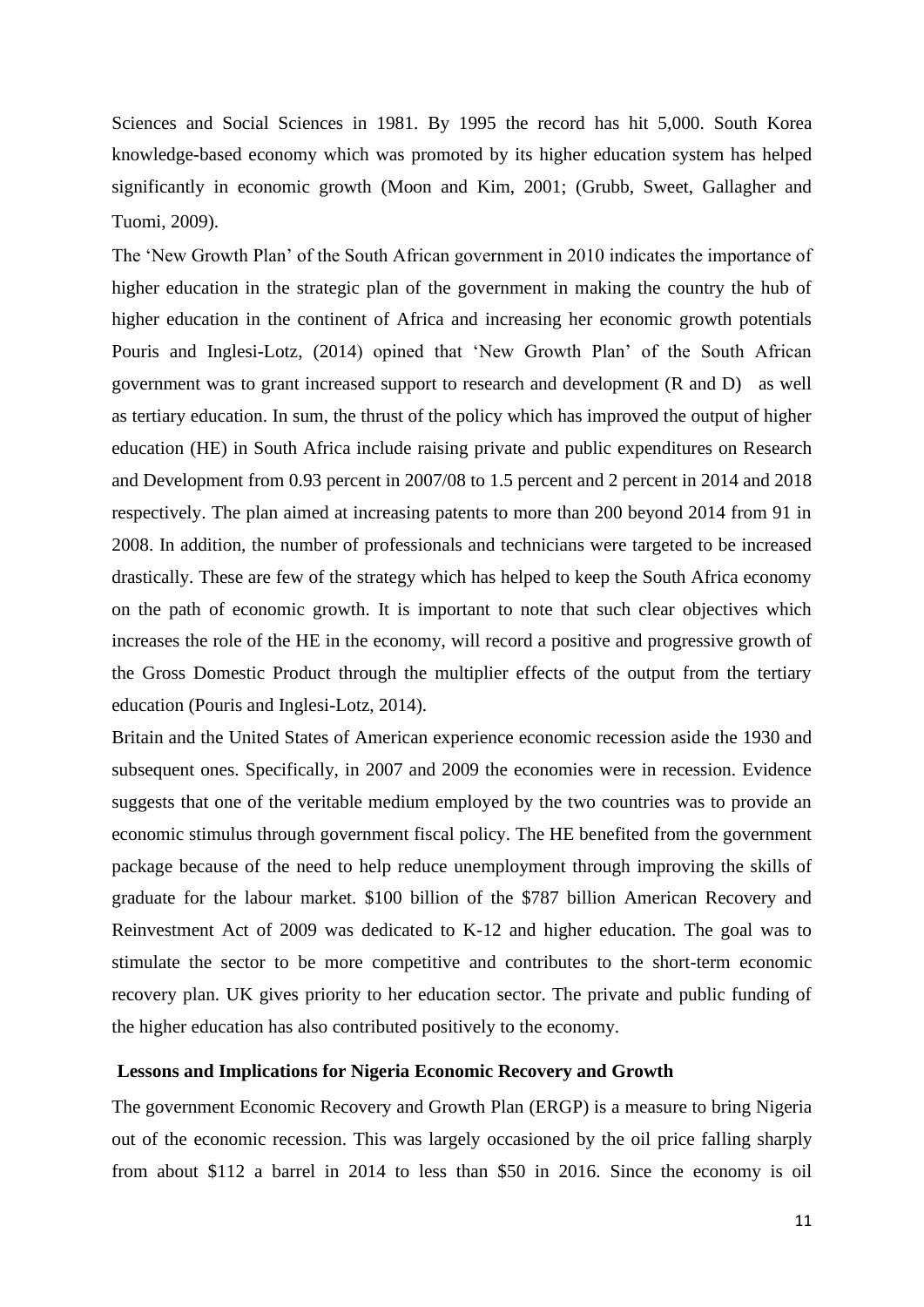dependent, the fall in crude oil revenue negatively affected the country. One of the key aims of the plan is to invest in the Nigerian people through a guarantee improved human capital development. This suggests the realization of the significance of education, especially higher education in economic recovery in the interim. Thus, Economic Recovery and Growth Plan is targeted at promoting economic diversification via ensuring sustainable growth, building a globally competitive economy, and progressively investing in human capital development.

The lesson drawn from the efforts of countries around the globe, suggests that the efforts of the government to revive the Nigerian economy will require adequate funding of the education sector. This will help to provide quality human capital for national development. The current statues of the Nigeria best University among the worlds' for the past half decades, shows it is the  $25<sup>th</sup>$  in Africa and the  $2004<sup>th</sup>$  in the world (Webometrics Statistics, 2016). Equipped labour force with requisite knowledge based education and entrepreneurial skills are required for new businesses and industries to develop the varied sectors of the economy. Thus, education needs to be accessible to the citizen and practical technical skills developed in higher institutions if the economy will be on the path to sustainable economic recovery.

To achieve economic recovery through higher education with the established linkages between education and economic growth from developed economies examined, increased funding is a necessary but not sufficient condition. While increased spending through expansionary fiscal policy is important, entrepreneurial and employability skills are germane. Higher education training must be linked with job creation and productivity. Innovation and creative ideas will result into job creation and reduction in unemployment rate.

Higher education system in Nigeria will require retooling and overhauling of the current curriculum not only in our higher institutions, but also in the secondary and primary educational levels. A 21st Century generation must be taught a 21st Century syllabus. Linking education to employment and entrepreneurial skills are essential in the decades ahead if economic recovery will be sustained and relapsing into economic recession avoided.

World class research facilities will aid effective partnerships between higher education research and industry collaboration. This will significantly improve the quality of research output and creation of jobs. Nurtured research partnerships between nation's research Universities and industrial sector or key sectors of the economy should be encouraged in the development of materials, design, and energy. In addition, government could invest ab initio,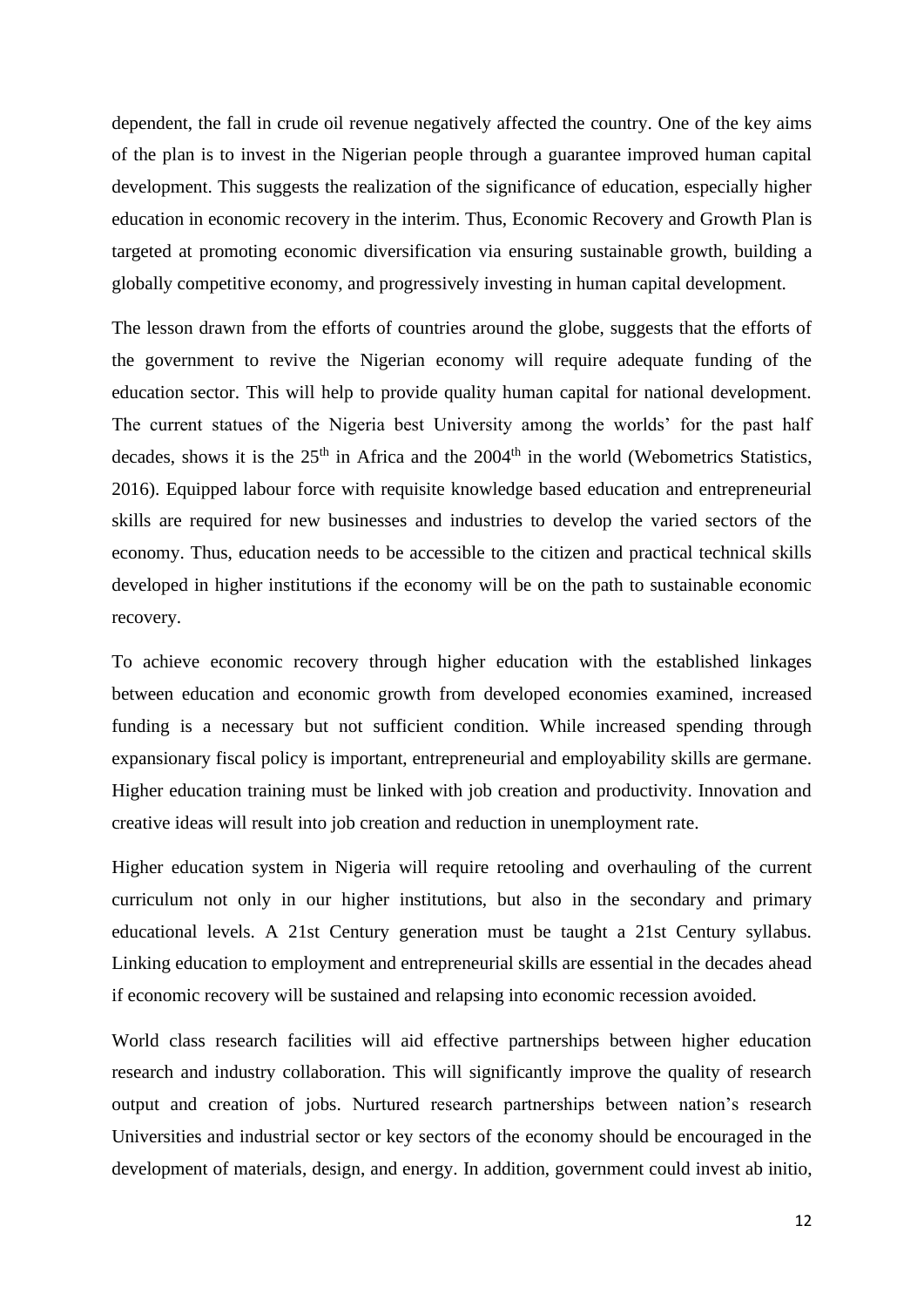in the training and development of staff in the higher education. This is aside the need to provide a commensurable emolument in order to attract and retain the best academics for both teaching and research.

Commercialization of research findings is another measure for economic recovery and growth. The institutions of higher learning could proffer solution to societal problem through research and thus commercialised the solution into a large scale production for goods and services. Research commercialisation would lead to synergy of the gown and town in collaboration with the government efforts. Consultancy and professional training could emanate from the higher institutions which will drive inclusive and diversified economic growth in the country.

There is need for private support in government efforts in revamping the economic slowdown through private investment in education at all levels. Citizens and private organizations should be encouraged to invest in the common good of all. Scholarships, donations and funding of projects in the higher institutions will invariably improve the economy in the long run.

# **Conclusion**

This study underscored the importance of education, especially higher education in the process of economic recovery in the light of economic recession. The path to economic recovery can be birthed with new educational focus that is hinged on the present and future realities. Educational policies geared towards fostering technical skills which increases labour market participation and productivity is necessary. Continuous investment in education by individuals and the government is critical to economic recovery and sustainable economic growth in the long run. The poor budgetary allocation to higher education should be reversed to a gradual and sustained increased in budget allocation to the education sector.

The government medium term economic recovery plan is a step in the right direction. The policy should be pursued rigorously and efforts should be made to ensure that investment in human capital development is given its right place and priority. Outcome based higher education will not only put the nation on the path to economic recovery in the short and medium term, but also, a veritable post-recession measures for holistic and inclusive national development in the long run.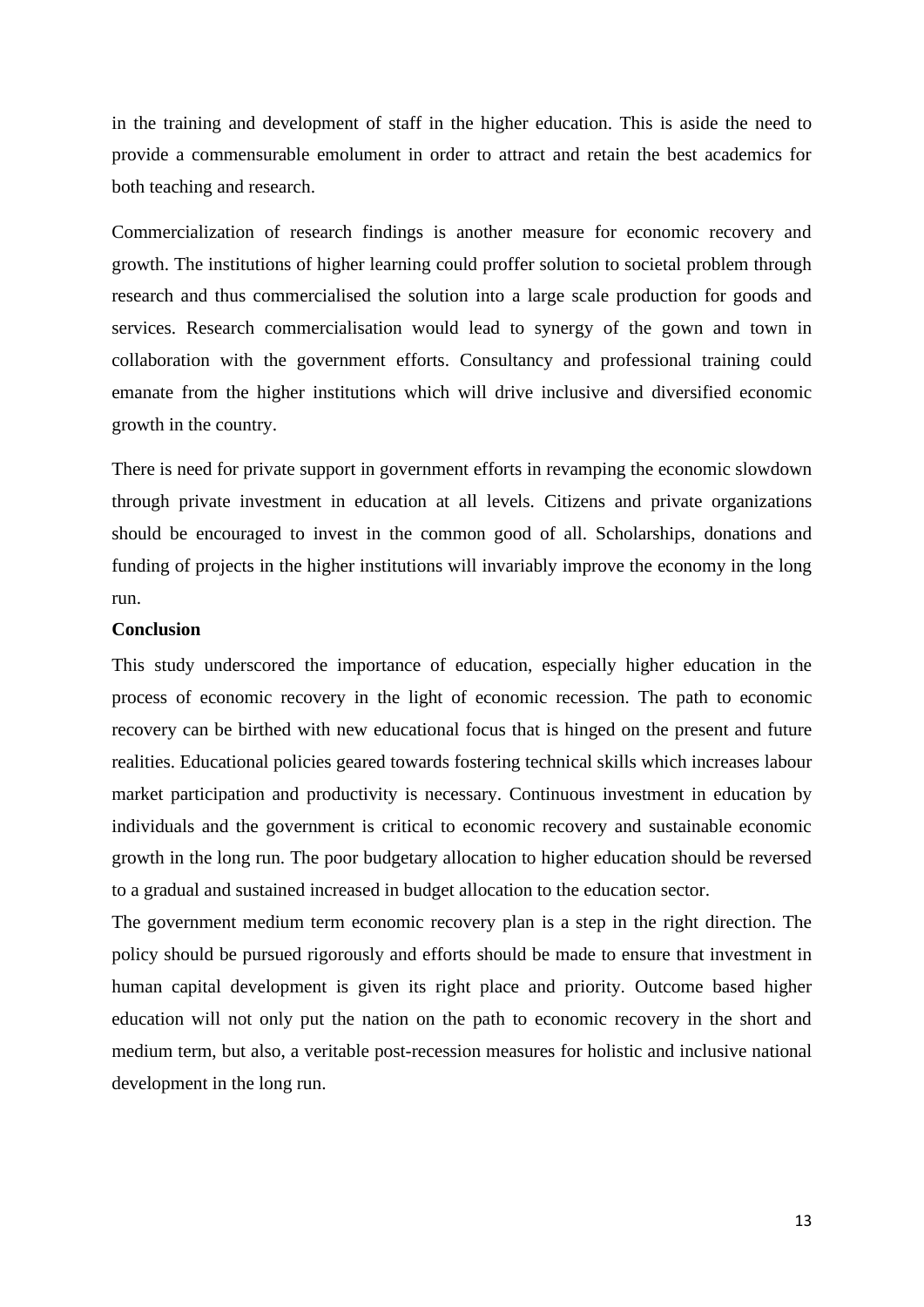# **References**

- Adamu L. E.2015. Repositioning Nigeria University Education for Economic Development through Entrepreneurship Education. *Journal of Education and Practice*. Vol.6, No.25, 2015. Pp. 84-88. [www.iiste.org](http://www.iiste.org/)
- Akinyemi, S. & Bassey, O.I. (2012). Planning and funding of higher education in Nigeria: the challenges. *Int. Educ. Studies*, 5(4), 86-95.
- Bashir, S., Herath, J. and Gebremedhin, T. (2012). An empirical analysis of higher education and economic growth in West Virginia. *Paper presentation at the Agricultural and Applied Economics Association Annual meeting* of August 12th -14th 2012. Seattle, WA. (Online) Available: <https://ideas.repec.org/p/ags/aaea12/12829.html>
- Bloom D., Canning D., and Chan K. (2006), Higher education and Economic development in Africa. Human Development Sector, Africa Region. *Harvard University/World Bank (AFTHD)*
- Famurewa, I.O. (2014). Inadequate funding as the bane of tertiary education in Nigeria. *Greener J. Economics & Accountancy*. 3(2). 20-25.
- FGN (2017). Economic Recovery and Growth Plan. Ministry of Budget and National Planning, Abuja.
- Gambo O.O, Fasanmi S.A (2019). Funding University Education in Nigeria: The Challenges and way Forward. *Bulgarian Journal of Science and Education Policy (BJSEO)*, Volume 9, Number 1.
- Grubb W.N, Sweet R, Gallagher M and Tuomi O, (2009). Reviews of Tertiary Education Korea. *OECD*
- Gyimah-Brempong K, Paddison O, and Mitiku W., (2006). Higher Education and Economic Growth in Africa. *Journal of Development Studies*, Vol. 42, No. 3, 509–529.
- Hanushek E. A. (2016), Will more higher education improve economic growth? *Oxford Review of Economic Policy,* Volume 32, Number 4, pp. 538–552
- Japan Country Note– *Education at a Glance 2013: OECD Indicators* (www.oecd.org/edu/eag.htm)
- Lucas, Robert E. (1988): "On the Mechanics of Economic Development," *Journal of Monetary Economics,* 22, 3–42.
- Moon, M., & Kim, K.-S. (2001). A case of korean higher education reform: The brain korea 21 project. *Asia Pacific Education Review,* 2(2), 96–105.
- Pouris A,and Inglesi-Lotz R. 2014). The contribution of higher education institutions to the South African Economy.South Africa. *Journal of Science.* 2014;110 (3/4), <http://dx.doi.org/10.1590>.
- Tilak J. B. G. (2003). Higher Education and Developmentin Asia. *Journal of Educational Planning and Administration.* Volume XVII No. 2, April 2003, pp. 151-173.